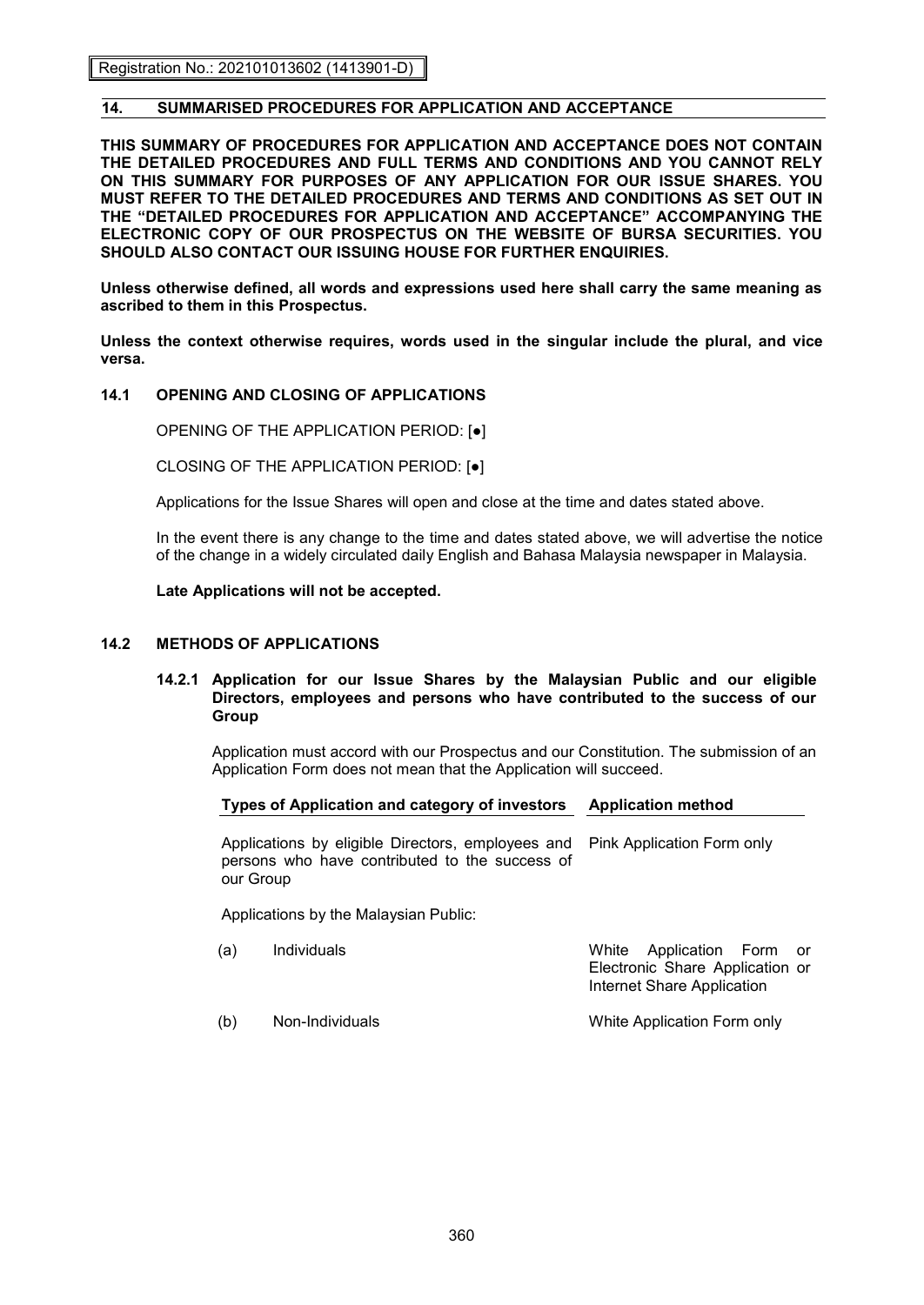# **14.2.2 Application by selected investors via placement**

| <b>Types of Application</b>      | <b>Application method</b> |  |                                                                                                                                                                                                                                |  |  |
|----------------------------------|---------------------------|--|--------------------------------------------------------------------------------------------------------------------------------------------------------------------------------------------------------------------------------|--|--|
| Applications by:                 |                           |  |                                                                                                                                                                                                                                |  |  |
| Selected<br>approved by the MITI |                           |  | investors and Bumiputera investors The Placement Agent will<br>contact the selected investors<br>Bumiputera investors<br>and<br>approved by the MITI directly.<br>They should follow<br>the<br>Placement Agent's instructions. |  |  |
|                                  |                           |  |                                                                                                                                                                                                                                |  |  |

Selected investors and Bumiputera investors approved by the MITI may still apply for our Issue Shares offered to the Malaysian Public using the White Application Form, Electronic Share Application or Internet Share Application.

### **14.3 ELIGIBILITY**

# **14.3.1 General**

You must have a CDS account and a correspondence address in Malaysia. If you do not have a CDS account, you may open a CDS account by contacting any of the ADAs set out in Section 12 of the Detailed Procedures for Application and Acceptance accompanying the electronic copy of our Prospectus on the website of Bursa Securities. The CDS account must be in your own name. Invalid, nominee or third party CDS accounts will not be accepted for the Applications.

Only **ONE** Application Form for each category from each applicant will be considered and **APPLICATIONS MUST BE FOR AT LEAST 100 ISSUE SHARES OR MULTIPLES OF 100 ISSUE SHARES.** 

**MULTIPLE APPLICATIONS WILL NOT BE ACCEPTED UNLESS EXPRESSLY ALLOWED IN THESE TERMS AND CONDITIONS. AN APPLICANT WHO SUBMITS MULTIPLE APPLICATIONS IN HIS OWN NAME OR BY USING THE NAME OF OTHERS, WITH OR WITHOUT THEIR CONSENT, COMMITS AN OFFENCE UNDER SECTION 179 OF THE CMSA AND IF CONVICTED, MAY BE PUNISHED WITH A MINIMUM FINE OF RM1,000,000 AND A JAIL TERM OF UP TO 10 YEARS UNDER SECTION 182 OF THE CMSA.** 

**AN APPLICANT IS NOT ALLOWED TO SUBMIT MULTIPLE APPLICATIONS IN THE SAME CATEGORY OF APPLICATION.** 

#### **14.3.2 Application by the Malaysian Public**

You can only apply for our Issue Shares if you fulfill all of the following:

- (i) You must be one of the following:
	- (a) a Malaysian citizen who is at least 18 years old as at the date of the application for our Issue Shares; or
	- (b) a corporation / institution incorporated in Malaysia with a majority of Malaysian citizens on your board of directors / trustees and if you have a share capital, more than half of the issued share capital, excluding preference share capital, is held by Malaysian citizens; or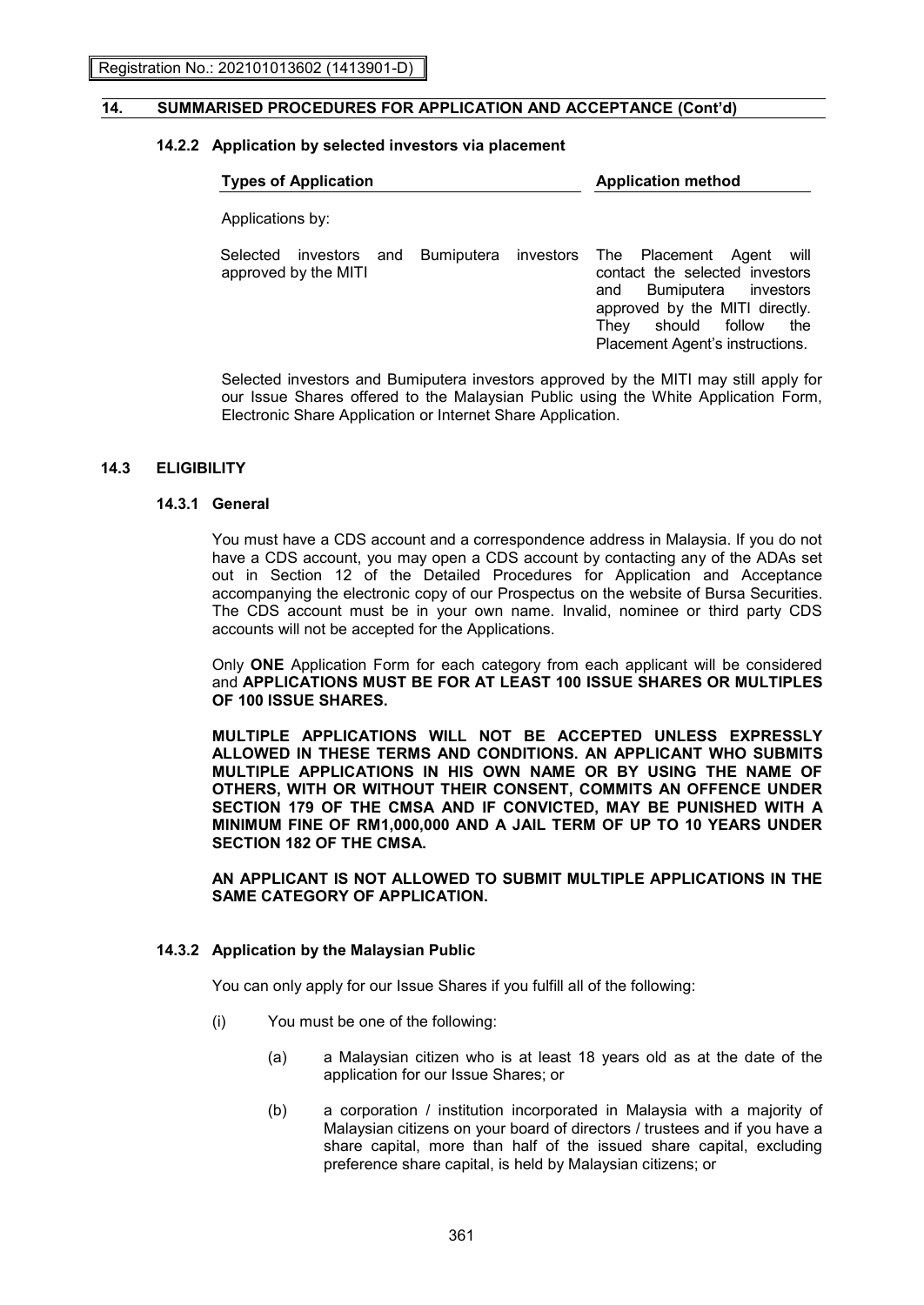- (c) a superannuation, co-operative, foundation, provident, pension fund established or operating in Malaysia.
- (ii) You must not be a director or employee of our Issuing House or an immediate family member of a director or employee of our Issuing House; and
- (iii) You must submit Applications by using only one of the following methods:-
	- (a) White Application Form;
	- (b) Electronic Share Application; or
	- (c) Internet Share Application.

#### **14.3.3 Application by eligible Directors, employees and persons who have contributed to the success of our Group**

The eligible Directors, employees and persons (including any entities, wherever established) who have contributed to the success of our Group will be provided with Pink Application Forms and letters from us detailing their respective allocation.

Eligible Directors, employees and persons who have contributed to the success of our Group may request for a copy of the printed Prospectus from our Company at no cost and are given an option to have the printed Prospectus delivered to them free of charge, or to obtain the printed Prospectus from our Company, our Issuing House, AIBB, Participating Organisations of Bursa Securities and Members of the Association of Banks in Malaysia or Malaysian Investment Banking Association.

#### **14.4 PROCEDURES FOR APPLICATION BY WAY OF APPLICATION FORMS**

The Application Form must be completed in accordance with the notes and instructions contained in the respective category of the Application Form. Applications made on the incorrect type of Application Form or which do not conform **STRICTLY** to the terms of our Prospectus or the respective category of Application Form or notes and instructions or which are illegible will not be accepted.

The FULL amount payable is RM[●] for each IPO Share.

Payment must be made out in favour of **"TIIH SHARE ISSUE ACCOUNT NO.** [●]**"** and crossed **"A/C PAYEE ONLY"** and endorsed on the reverse side with your name and address.

 Each completed Application Form, accompanied by the appropriate remittance and legible photocopy of the relevant documents may be submitted using one of the following methods:

(i) despatched by **ORDINARY POST** in the official envelopes provided, to the following address:

**Tricor Investor & Issuing House Services Sdn Bhd**  (Registration No. 197101000970 (11324-H)) Unit 32-01, Level 32, Tower A Vertical Business Suite Avenue 3, Bangsar South No. 8, Jalan Kerinchi 59200 Kuala Lumpur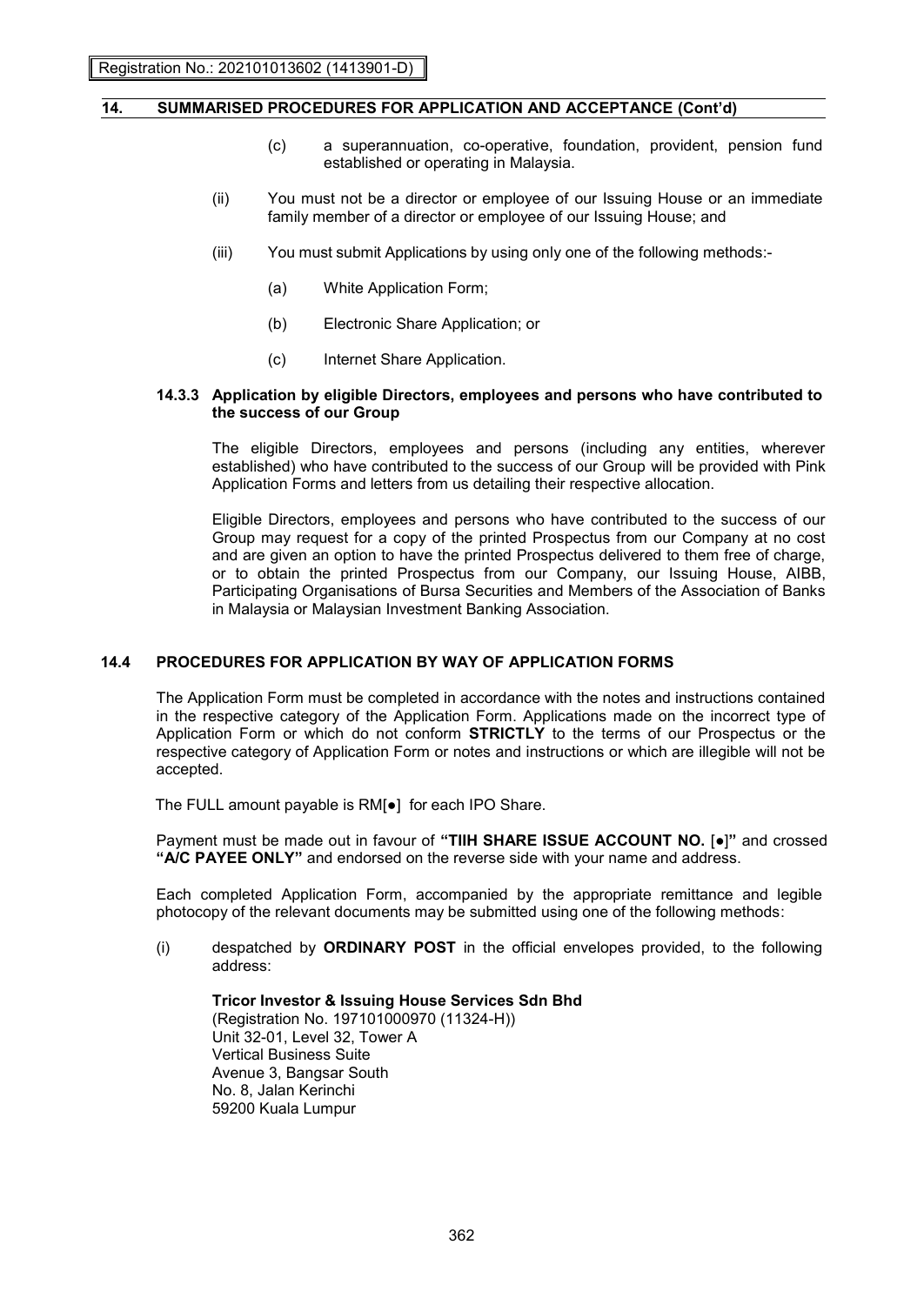(ii) **DELIVERED BY HAND AND DEPOSITED** in the drop-in boxes provided at Tricor Customer Service Centre, Unit G-3, Ground Floor, Vertical Podium, Avenue 3, Bangsar South, No. 8, Jalan Kerinchi, 59200 Kuala Lumpur,

so as to arrive not later than  $\lceil \bullet \rceil$  or by such other time and date specified in any change to the date and time for closing.

We, together with our Issuing House, will not issue any acknowledgement of the receipt of your Application Forms or application monies. Please direct all enquiries in respect of the White Application Form to our Issuing House.

### **14.5 PROCEDURES FOR APPLICATION BY WAY OF ELECTRONIC SHARE APPLICATIONS**

Only Malaysian individuals may apply for our Issue Shares offered to the Malaysian Public by way of Electronic Share Application.

Electronic Share Applications may be made through the ATM of the following Participating Financial Institutions and their branches, namely, Affin Bank Berhad, Alliance Bank Malaysia Berhad, AmBank (M) Berhad, CIMB Bank Berhad, Malayan Banking Berhad, Public Bank Berhad and RHB Bank Berhad. A processing fee will be charged by the respective Participating Financial Institutions (unless waived) for each Electronic Share Application.

The exact procedures, terms and conditions for Electronic Share Application are set out on the ATM screens of the relevant Participating Financial Institutions.

### **14.6 PROCEDURES FOR APPLICATION BY WAY OF INTERNET SHARE APPLICATIONS**

Only Malaysian individuals may use the Internet Share Application to apply for our Issue Shares offered to the Malaysian Public.

Internet Share Applications may be made through an internet financial services website of the Internet Participating Financial Institutions, namely, Affin Bank Berhad, Alliance Bank Malaysia Berhad, CIMB Bank Berhad, CGS-CIMB Securities Sdn Bhd, Malayan Banking Berhad, Public Bank Berhad and RHB Bank Berhad. A processing fee will be charged by the respective Internet Participating Financial Institutions (unless waived) for each Internet Share Application.

The exact procedures, terms and conditions for Internet Share Application are set out on the internet financial services website of the respective Internet Participating Financial Institutions.

# **14.7 AUTHORITY OF OUR BOARD AND OUR ISSUING HOUSE**

Our Issuing House, on the authority of our Board reserves the right to:

- (i) reject Applications which:
	- (a) do not conform to the instructions of our Prospectus, Application Forms, Electronic Share Application and Internet Share Application (where applicable); or
	- (b) are illegible, incomplete or inaccurate; or
	- (c) are accompanied by an improperly drawn up, or improper form of, remittance; or
- (ii) reject or accept any Application, in whole or in part, on a non-discriminatory basis without the need to give any reason; and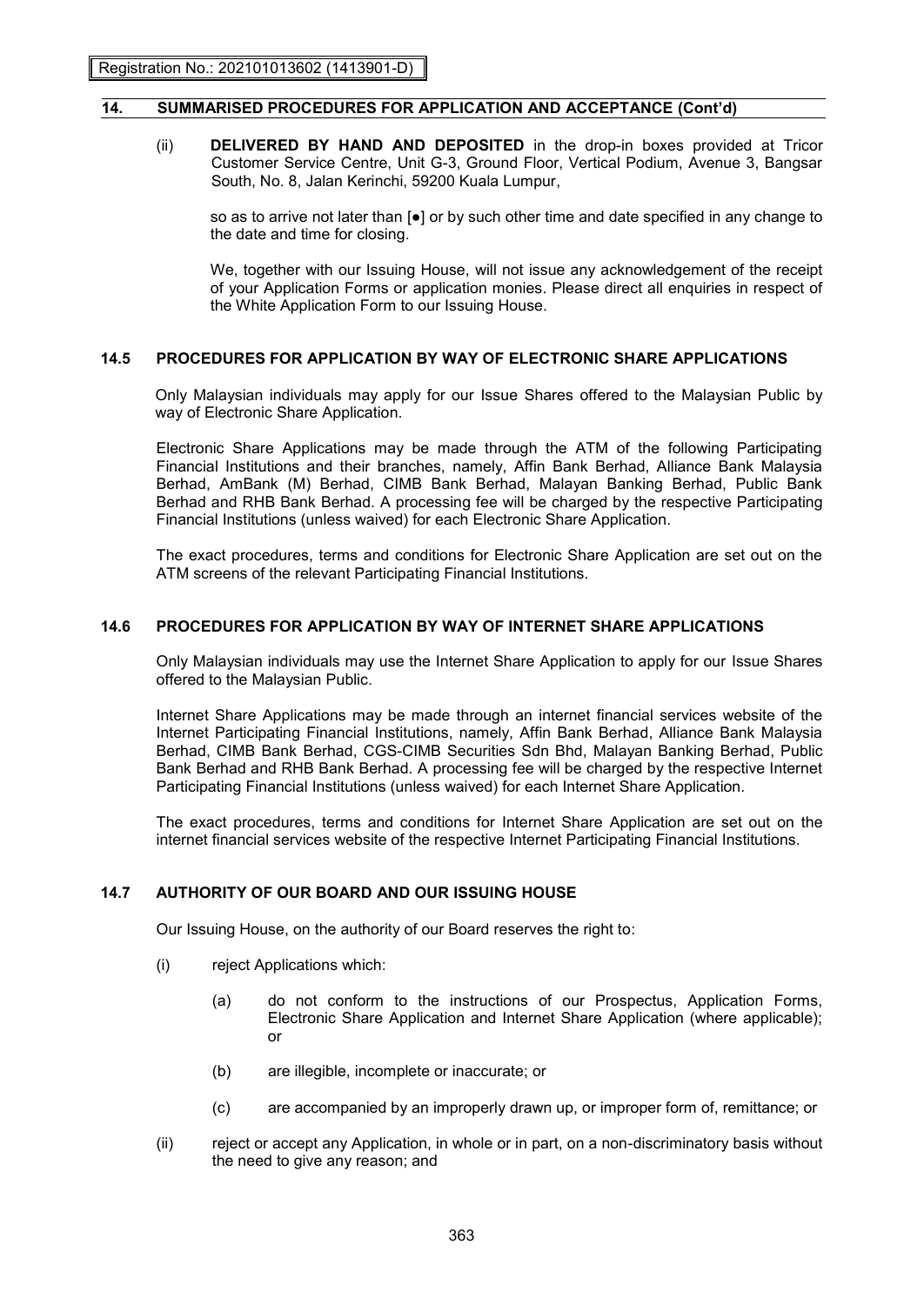(iii) bank in all application monies (including those from unsuccessful / partially successful applicants) which would subsequently be refunded, where applicable (without interest), in accordance with Section 14.9 below.

 If you are successful in your Application, our Board reserves the right to require you to appear in person at the registered office of our Issuing House at any time within 14 days of the date of the notice issued to you to ascertain that your Application is genuine and valid. Our Board shall not be responsible for any loss or non-receipt of the said notice nor will it be accountable for any expenses incurred or to be incurred by you for the purpose of complying with this provision.

### **14.8 OVER / UNDER-SUBSCRIPTION**

In the event of over-subscription, our Issuing House will conduct a ballot in the manner approved by our Directors to determine the acceptance of Applications in a fair and equitable manner. In determining the manner of balloting, our Directors will consider the desirability of allotting and allocating our Issue Shares to a reasonable number of applicants for the purpose of broadening the shareholding base of our Company and establishing a liquid and adequate market for our Shares.

 The basis of allocation of shares and the balloting results in connection therewith will be furnished by our Issuing House to Bursa Securities, all major Bahasa Malaysia and English newspapers as well as posted on our Issuing House's website at https://tiih.online within 1 business day after the balloting event.

 Pursuant to the Listing Requirements we are required to have a minimum of 25% of our Company's issued share capital to be held by at least 200 public shareholders holding not less than 100 Shares each upon Listing and completion of our IPO. We expect to achieve this at the point of Listing. In the event the above requirement is not met, we may not be allowed to proceed with our Listing. In the event thereof, monies paid in respect of all Applications will be returned in full (without interest).

 In the event of an under-subscription of our Issue Shares by the Malaysian Public and / or eligible Directors, employees and persons who have contributed to the success of our Group, subject to the underwriting arrangements and reallocation as set out in Section 4.1.1(b) of our Prospectus, any of the abovementioned Issue Shares not applied for will then be subscribed by the Underwriters based on the terms of the Underwriting Agreement.

# **14.9 UNSUCCESSFUL / PARTIALLY SUCCESSFUL APPLICANTS**

 If you are unsuccessful / partially successful in your Application, your application monies (without interest) will be refunded to you in the following manner.

#### **14.9.1 For applications by way of Application Forms**

(i) The application monies or the balance of it, as the case may be, will be returned to you through the self-addressed and stamped Official "A" envelope you provided by ordinary post (for fully unsuccessful applications) or by crediting into your bank account (the same bank account you have provided to Bursa Depository for the purposes of cash dividend / distribution) or if you have not provided such bank account information to Bursa Depository, the balance of application monies will be refunded via banker's draft sent by ordinary / registered post to your last address maintained with Bursa Depository (for partially successful applications) within 10 Market Days from the date of the final ballot at your own risk.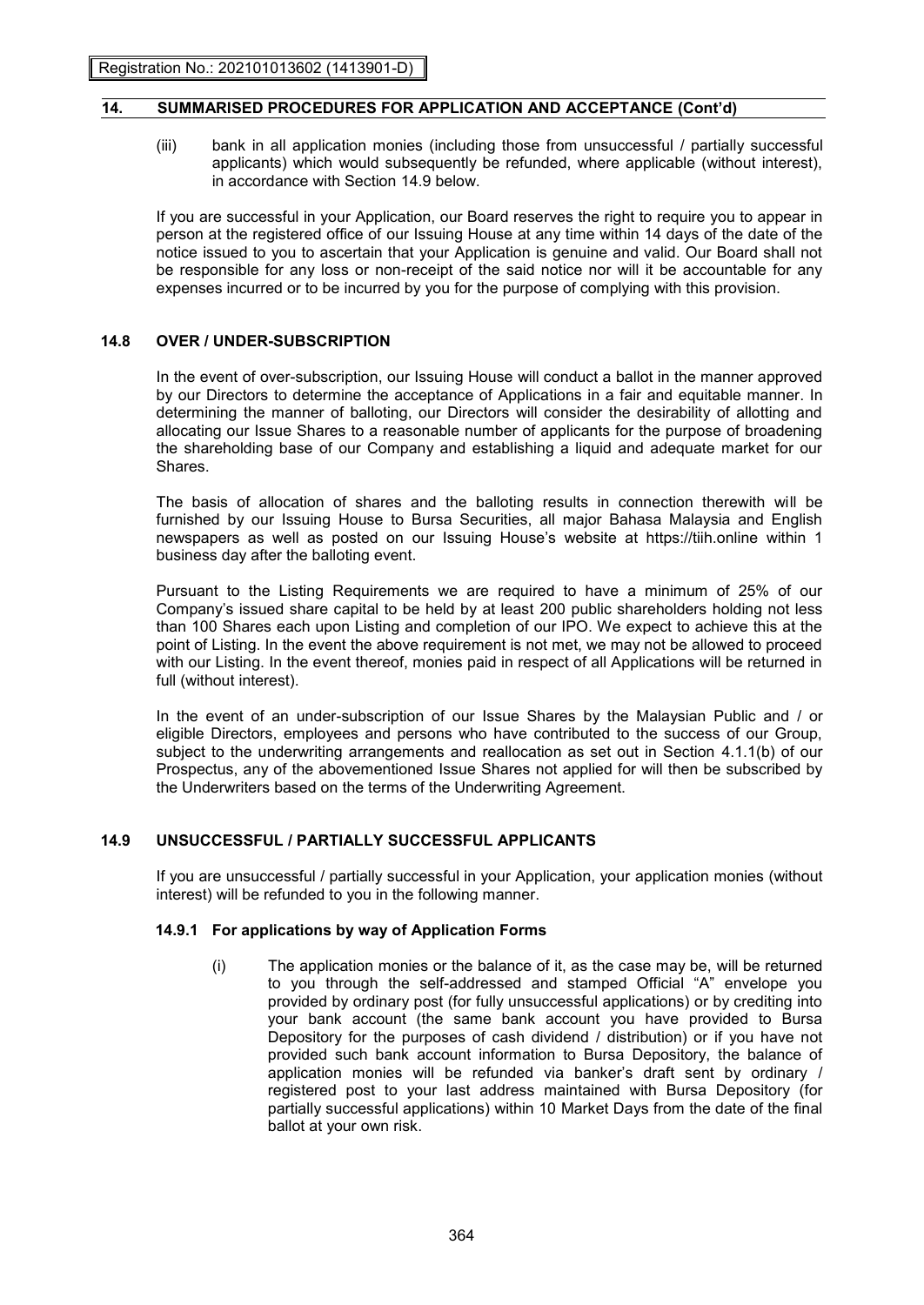- (ii) If your Application is rejected because you did not provide a CDS account number, your application monies will be refunded via banker's draft sent by ordinary / registered post to your address as stated in the NRIC or any official valid temporary identity document issued by the relevant authorities from time to time or the authority card (if you are a member of the armed forces or police) at your own risk.
- (iii) A number of Applications will be reserved to replace any successfully balloted Applications that are subsequently rejected. The application monies relating to these Applications which are subsequently rejected or unsuccessful or only partly successful will be refunded (without interest) by our Issuing House as per items (i) and (ii) above (as the case may be).
- (iv) Our Issuing House reserves the right to bank into its bank account all application monies from unsuccessful applicants. These monies will be refunded (without interest) within 10 Market Days from the date of the final ballot by crediting into your bank account (the same bank account you have provided to Bursa Depository for the purposes of cash dividend / distribution) or by issuance of banker's draft sent by ordinary / registered post to your last address maintained with Bursa Depository if you have not provided such bank account information to Bursa Depository or as per item (ii) above (as the case may be).

#### **14.9.2 For applications by way of Electronic Share Application and Internet Share Application**

- (i) Oure Issuing House shall inform the Participating Financial Institutions or Internet Participating Financial Institutions of the unsuccessful or partially successful Applications within 2 Market Days after the balloting date. The full amount of the application monies or the balance of it will be credited without interest into your account with the Participating Financial Institutions or Internet Participating Financial Institutions (or arranged with the Authorised Financial Institutions) within 2 Market Days after the receipt of confirmation from our Issuing House.
- (ii) You may check your account on the  $5<sup>th</sup>$  Market Day from the balloting date.
- (iii) A number of Applications will be reserved to replace any successfully balloted Applications that are subsequently rejected. The application monies relating to these Applications which are subsequently rejected will be refunded (without interest) by our Issuing House by crediting into your account with the Participating Financial Institution or Internet Participating Financial Institutions (or arranged with the Authorised Financial Institutions) not later than 10 Market Days from the date of the final ballot. For Applications that are held in reserve and which are subsequently unsuccessful or partially successful, the relevant Participating Financial Institutions or Internet Participating Financial Institutions will be informed of the unsuccessful or partially successful Applications within 2 Market Days after the final balloting date. The Participating Financial Institutions or Internet Participating Financial Institutions will credit the application monies or any part thereof (without interest) within 2 Market Days after the receipt of confirmation from our Issuing House.